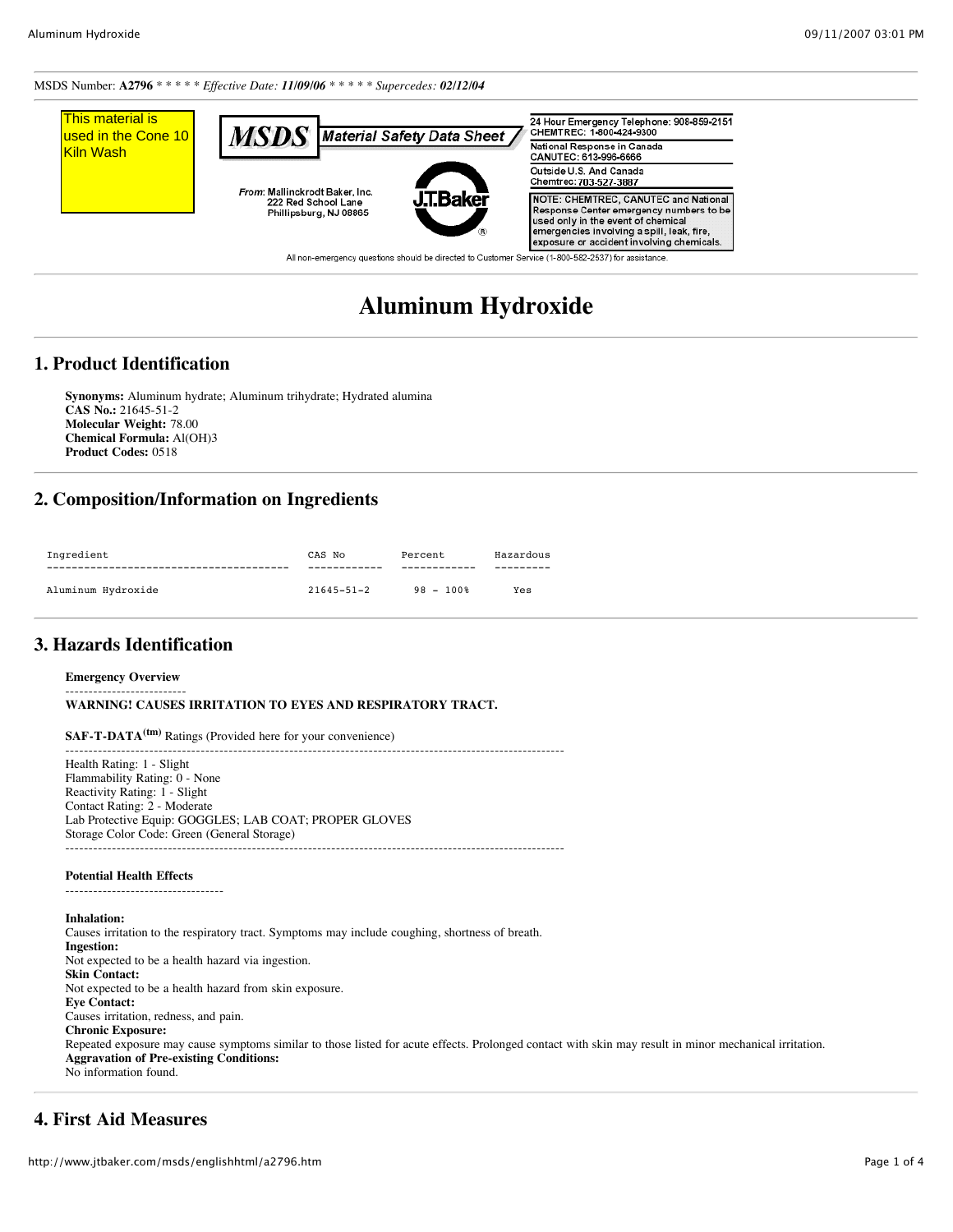**Inhalation:**

Remove to fresh air. If not breathing, give artificial respiration. If breathing is difficult, give oxygen. Get medical attention. **Ingestion:** Not expected to require first aid measures. If large amounts were swallowed, give water to drink and get medical advice. **Skin Contact:**

Wash exposed area with soap and water. Get medical advice if irritation develops. **Eye Contact:**

Immediately flush eyes with plenty of water for at least 15 minutes, lifting lower and upper eyelids occasionally. Get medical attention immediately.

### **5. Fire Fighting Measures**

**Fire:** Not considered to be a fire hazard. **Explosion:** Not considered to be an explosion hazard. **Fire Extinguishing Media:** Use any means suitable for extinguishing surrounding fire. **Special Information:** In the event of a fire, wear full protective clothing and NIOSH-approved self-contained breathing apparatus with full facepiece operated in the pressure demand or other positive pressure mode.

# **6. Accidental Release Measures**

Ventilate area of leak or spill. Wear appropriate personal protective equipment as specified in Section 8. Spills: Sweep up and containerize for reclamation or disposal. Vacuuming or wet sweeping may be used to avoid dust dispersal.

# **7. Handling and Storage**

Keep in a tightly closed container, stored in a cool, dry, ventilated area. Protect against physical damage. Isolate from incompatible substances. Containers of this material may be hazardous when empty since they retain product residues (dust, solids); observe all warnings and precautions listed for the product.

# **8. Exposure Controls/Personal Protection**

**Airborne Exposure Limits:**

None established.

**Ventilation System:**

In general, dilution ventilation is a satisfactory health hazard control for this substance. However, if conditions of use create discomfort to the worker, a local exhaust system should be considered.

#### **Personal Respirators (NIOSH Approved):**

For conditions of use where exposure to dust or mist is apparent and engineering controls are not feasible, a particulate respirator (NIOSH type N95 or better filters) may be worn. If oil particles (e.g. lubricants, cutting fluids, glycerine, etc.) are present, use a NIOSH type R or P filter. For emergencies or instances where the exposure levels are not known, use a full-face positive-pressure, air-supplied respirator. WARNING: Air-purifying respirators do not protect workers in oxygen-deficient atmospheres.

#### **Skin Protection:**

Wear protective gloves and clean body-covering clothing.

#### **Eye Protection:**

Use chemical safety goggles and/or full face shield where dusting or splashing of solutions is possible. Maintain eye wash fountain and quick-drench facilities in work area.

# **9. Physical and Chemical Properties**

**Appearance:** White Powder. **Odor:** Odorless. **Solubility:** Practically insoluble in water. **Specific Gravity:** 2.42 **pH:**  $>$  7 (Basic). **% Volatiles by volume @ 21C (70F):**  $\Omega$ **Boiling Point:** No information found.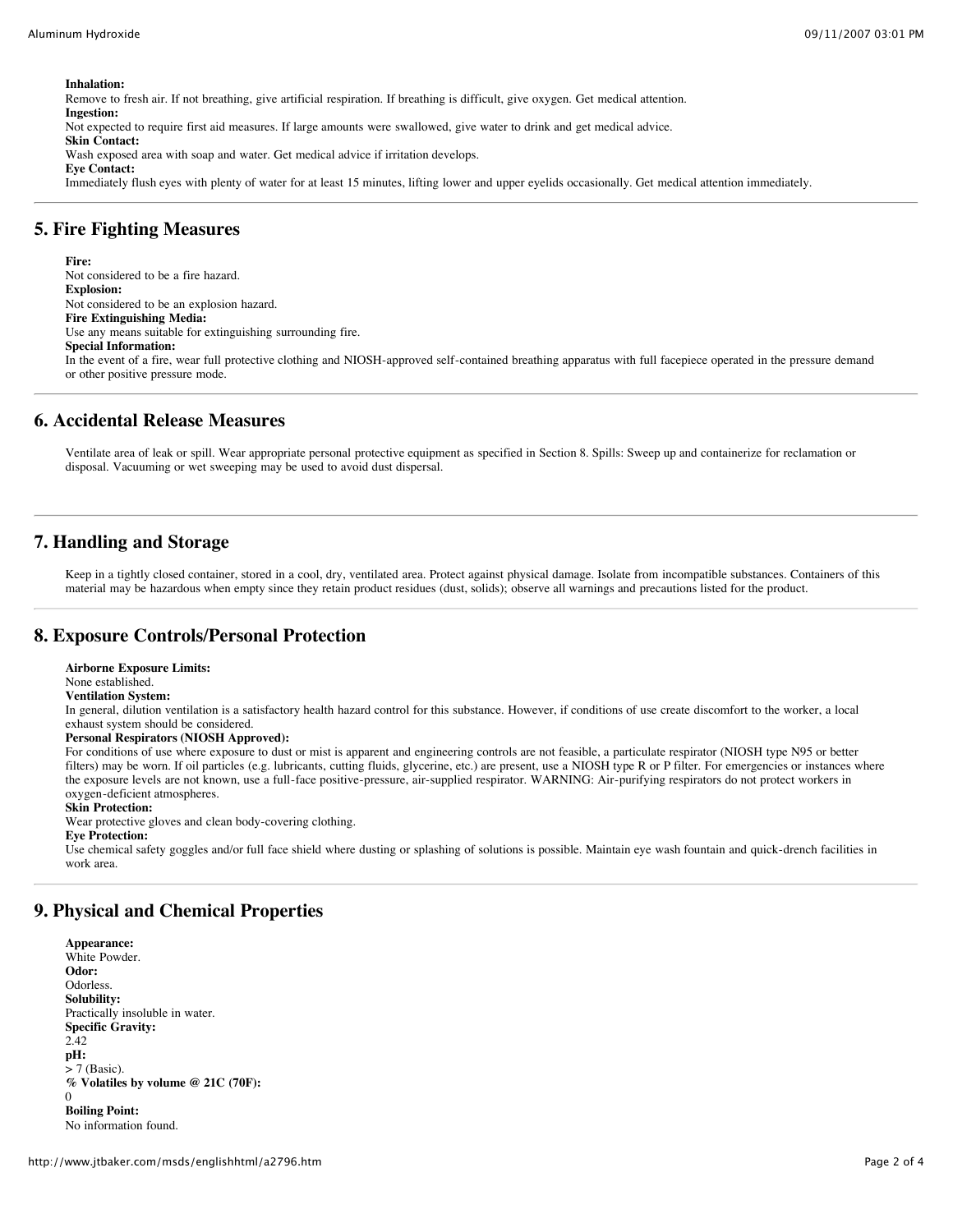**Melting Point:** 300C (572F) **Vapor Density (Air=1):** Not applicable. **Vapor Pressure (mm Hg):** Not applicable. **Evaporation Rate (BuAc=1):** No information found.

# **10. Stability and Reactivity**

#### **Stability:**

Stable under ordinary conditions of use and storage. Aluminum hydroxide forms a gel on prolonged contact with water; absorbs acids and carbon dioxide. **Hazardous Decomposition Products:** May produce oxides of aluminum. **Hazardous Polymerization:** Will not occur. **Incompatibilities:** Strong acids, strong oxidizers. Aluminum hydroxide can react dangerously with bismuth. **Conditions to Avoid:** Moisture and incompatibles.

# **11. Toxicological Information**

No LD50/LC50 information found relating to normal routes of occupational exposure.

|                                 |       | ---NTP Carcinogen--- |               |
|---------------------------------|-------|----------------------|---------------|
| Ingredient                      | Known | Anticipated          | IARC Category |
|                                 |       |                      |               |
| Aluminum Hydroxide (21645-51-2) | NΟ    | NΟ                   | None          |

# **12. Ecological Information**

**Environmental Fate:** No information found. **Environmental Toxicity:** No information found.

# **13. Disposal Considerations**

Whatever cannot be saved for recovery or recycling should be managed in an appropriate and approved waste disposal facility. Processing, use or contamination of this product may change the waste management options. State and local disposal regulations may differ from federal disposal regulations. Dispose of container and unused contents in accordance with federal, state and local requirements.

# **14. Transport Information**

Not regulated.

# **15. Regulatory Information**

| --------\Chemical Inventory Status - Part 1\----------------------------------<br>Ingredient |               | TSCA EC              |       |    | Japan Australia                                |
|----------------------------------------------------------------------------------------------|---------------|----------------------|-------|----|------------------------------------------------|
| Aluminum Hydroxide (21645-51-2)                                                              |               | $\frac{1}{2}$<br>Yes | $---$ |    | ----- ---------<br>Yes Yes Yes                 |
| --------\Chemical Inventory Status - Part 2\----------------------------------               |               |                      |       |    |                                                |
|                                                                                              | $---Canada--$ |                      |       |    |                                                |
| Ingredient                                                                                   |               |                      |       |    | Korea DSL NDSL Phil.                           |
| Aluminum Hydroxide (21645-51-2)                                                              |               | Yes                  | Yes   |    | No Yes                                         |
| --------\Federal, State & International Requlations - Part 1\----------------                |               |                      |       |    |                                                |
|                                                                                              |               |                      |       |    | -SARA 302- ------SARA 313------                |
| Ingredient                                                                                   | RO DO         | ------               |       |    | TPO List Chemical Catq.<br>---- -------------- |
| Aluminum Hydroxide (21645-51-2)                                                              | No            | Noted                |       | No | No                                             |
| --------\Federal, State & International Requlations - Part 2\----------------                |               |                      |       |    |                                                |